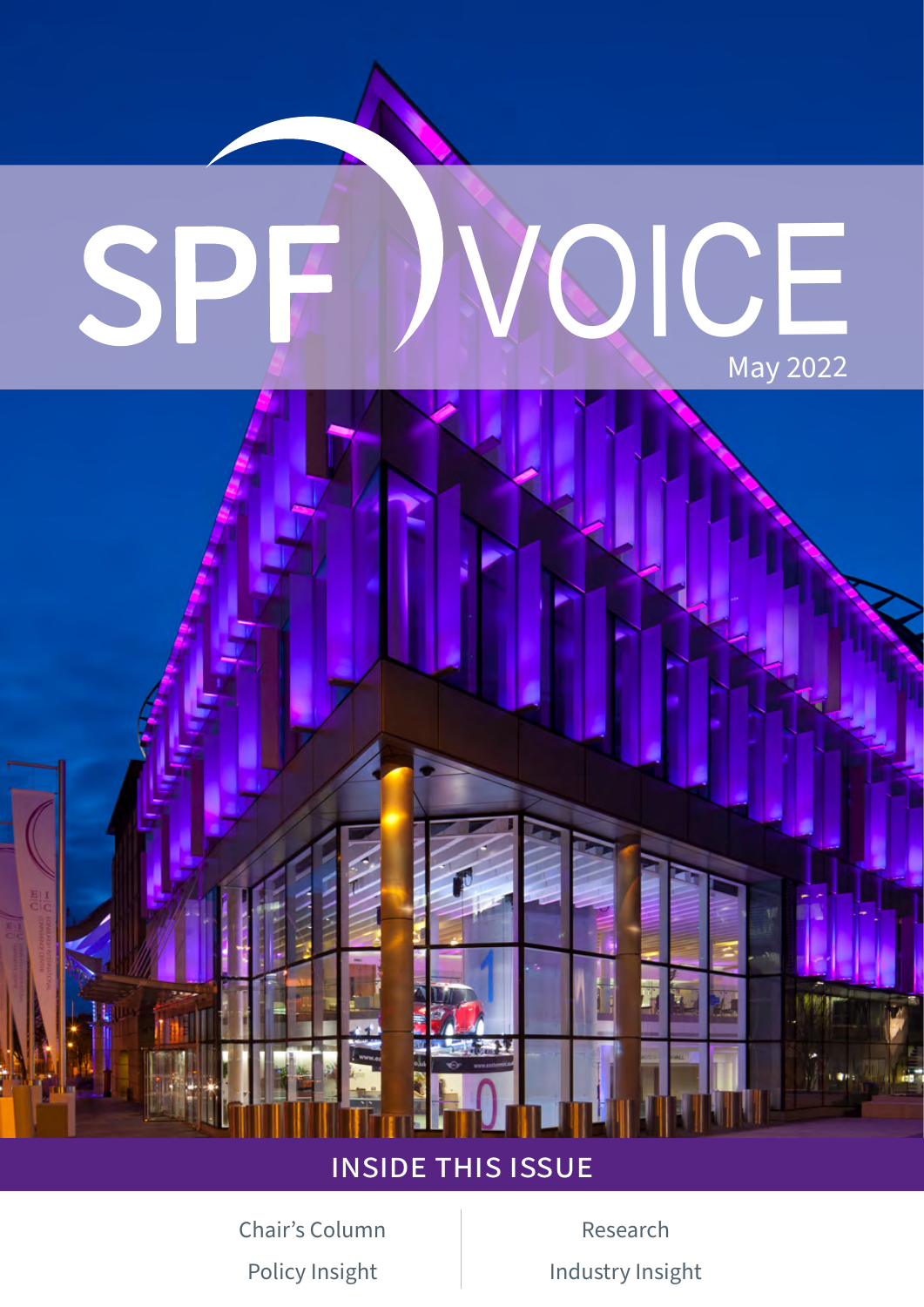# <span id="page-1-0"></span>**FROM THE CHAIR VOLUME 15 ISSUE 05**



### SPF Chair MD, KR Developments Group Ltd **Kevin Robertson**

Yesterday, I signed off as SPF Chair at the end of our annual conference. The conference was our first major event since early March 2020 and the response from you has been tremendous. Likewise, I am particularly grateful to our sponsors, Robertson Group and Pinsent Masons, and to our local authority partners, Dundee, Edinburgh and Fife for their presence and support at the conference.

Our theme was Invest in Opportunity. This theme represents both our need to produce sustainable, investible property propositions across the country, and our intent to recover from the pandemic and return our urban centres to being dynamic, attractive places to work, live and play. I remain optimistic that we are seeing good moves forward in many places. But there are things we must see improved, including a better support planning service, a reformed rates system and a commitment to infrastructure that will support sustainable economic development.

In the last two years, the SPF has campaigned tirelessly for a fair deal for investors and landlords, seeking to provide a platform for investment. At the same time, we realise we need to encourage new thinking and engagement in our sector. I am delighted therefore that we have the BPF Futures Scottish team up and

running, with a first event at the end of June and three successful applicants on the UK wide Board. The Futures have also established a mentoring programme which I know members have engaged with and this is again a positive and welcome initiative.

The political position within our local authorities has changed since I last wrote this column. Donald Anderson, former Leader of City of Edinburgh Council, provides an experienced overview of the new political structures established this month, highlighting the complexity caused by our electoral system in Scotland. It is crucial that as an industry we know we need to work with in local government. As a final thought from me in this column, perhaps we should consider the apparent success of the Mayoral system in England?

I have thoroughly enjoyed my time as chair leading the SPF. I wish my successor Stephen Lewis, and our new Vice-Chair, Maria Francké, every success for their tenures.

Jami / 2

## **scottish property federation team**

David Melhuish Director dmelhuish@bpf.org.uk

Murray Horn Senior Policy & Communications Officer [mhorn@bpf.org.uk](mailto:mhorn@bpf.org.uk)

Mandy Catterall Head of Government Relations [mcatterall@bpf.org.uk](mailto:mcatterall@bpf.org.uk)

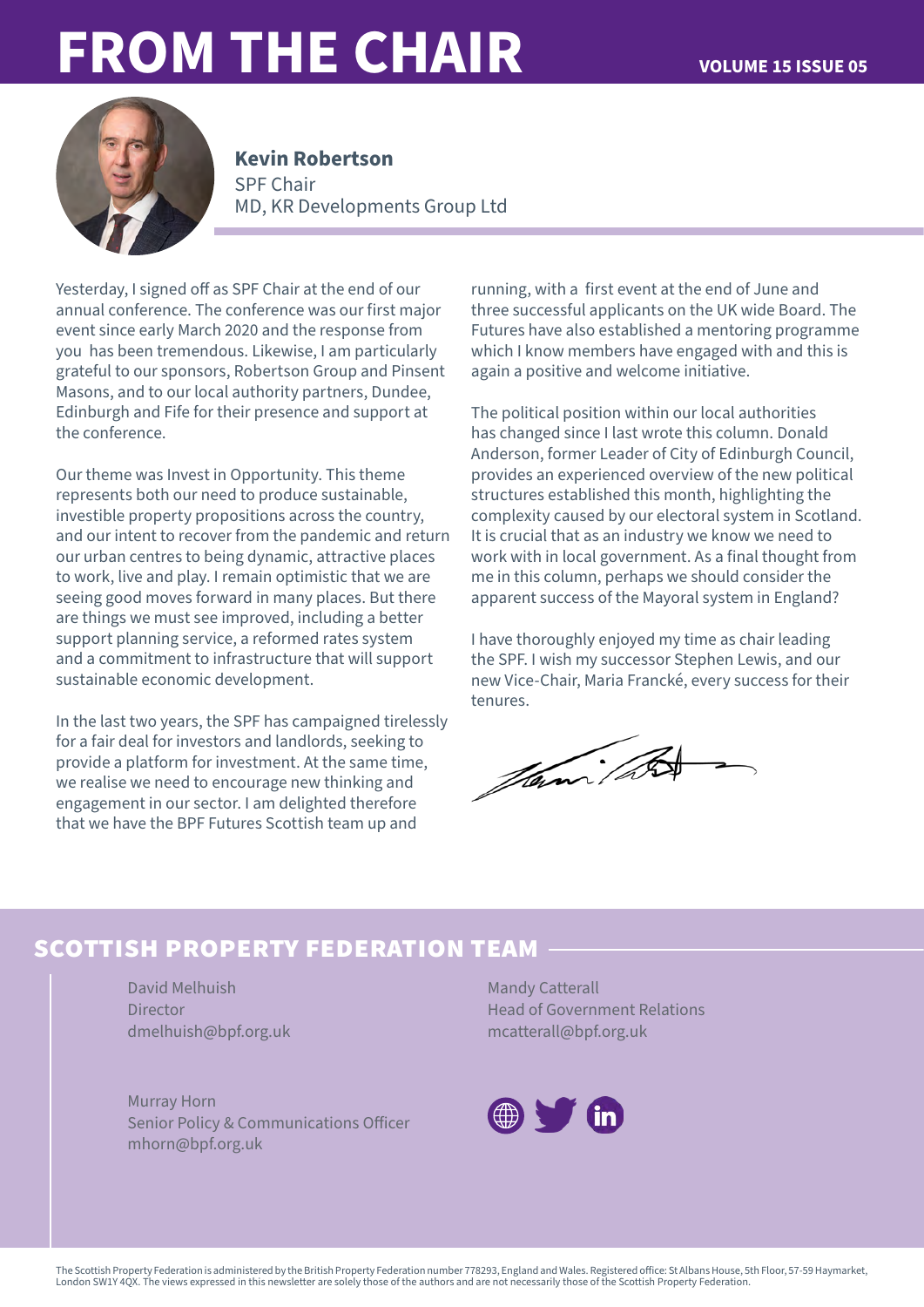# <span id="page-2-0"></span>**POLICY INSIGHTS**

## coronavirus (recovery and reform)(scotland) bill

The proceedings for the controversial Coronavirus (Recovery and Reform) (Scotland) Bill have moved to Stage 2 at Holyrood. For the property sector, the key interest is around the regulations that govern the private rented sector; the duties of those who manage purpose-built student accommodation; and the registration of land. In addition to a provision for the setting up of a "pre-action protocol", there is also a proposal in Part 4 of the Bill to remove mandatory eviction grounds for private residential tenancies. All eviction grounds for such tenancies would become discretionary on a permanent basis. 

A key SPF concern is that consideration of Part 4 of the Bill should not be taken in isolation from the evidence and outcome of the New Deal for Tenants consultation or pre-empt future housing legislation. Our concerns were highlighted by MSPs in the Scottish Parliament during the Stage 1 debate.

Consideration by the COVID Recovery Committee on proposed amendments is due to take place on 9 June with proposed amendments to be lodged by Wednesday (1 June) and Stage 2 proceedings completed by 14 June. In the meantime, we continue to engage with MSPs and other stakeholders to highlight our concerns about the impact and unintended consequences of the Bill on the private rented sector.

## non-domestic rates bill nears completion

The Scottish Government Bill to restrict ratepayers' rights to appeal their rateable values based on material change of circumstances caused by coronavirus is now at its final stage of parliamentary consideration. The Scottish Government did make changes to its earlier proposals with amendments to clarify that whether changes related to coronavirus had been made or not before 2 April 2020, they would not be factored in the valuation roll from 2 April 2020. The SPF has strongly criticised this retrospective legislation, although other UK jurisdictions have also applied the same policy.

Meanwhile, the Scottish Government has taken forward further secondary legislation for the upcoming revaluation. This includes measures to require Assessors to disclose the addresses of properties that have been used to provide comparative rental evidence to support the Assessor's rateable valuation. The secondary legislation denotes this evidence disclosure will be applied to thirty-two separate property classes. The legislation is in effect a compromise between the Barclay Review's desire to see more substantive disclosure of the evidence upon which rateable values are set, and concerns around commercial sensitive information being made publicly available.

## new chair comments on town centres and retail

On May 11 our incoming Chair, Stephen Lewis of HFD Property Group, gave evidence to Holyrood's Economy and Fair Work on their Inquiry into town centres and retail. The inquiry is aimed at looking at proposals for revitalising our town centres and at the impact on the retail sector of ecommerce in particular. Stephen underlined the need to make urban centres attractive locations that will fit a variety of purposes. The discussion then moved onto questions over local authority roles and the potential use of

compulsory purchase powers. The committee were interested in a potential online sales tax and how this could 'even' the balance between bricks and mortar retailers and ecommerce. Empty Property Rates was raised and we underlined to the committee the myth of landlords deliberately holding onto vacant premises, which ignored the wider charges and costs of holding vacant commercial properties. The Committee has sought further evidence related to the issue of vacant properties. The message we conveyed is that there is no silver bullet to the task of rejuvenating struggling high streets or other urban centres. There will need to be a mix of solutions to meet the diverse needs and demands of towns across the country.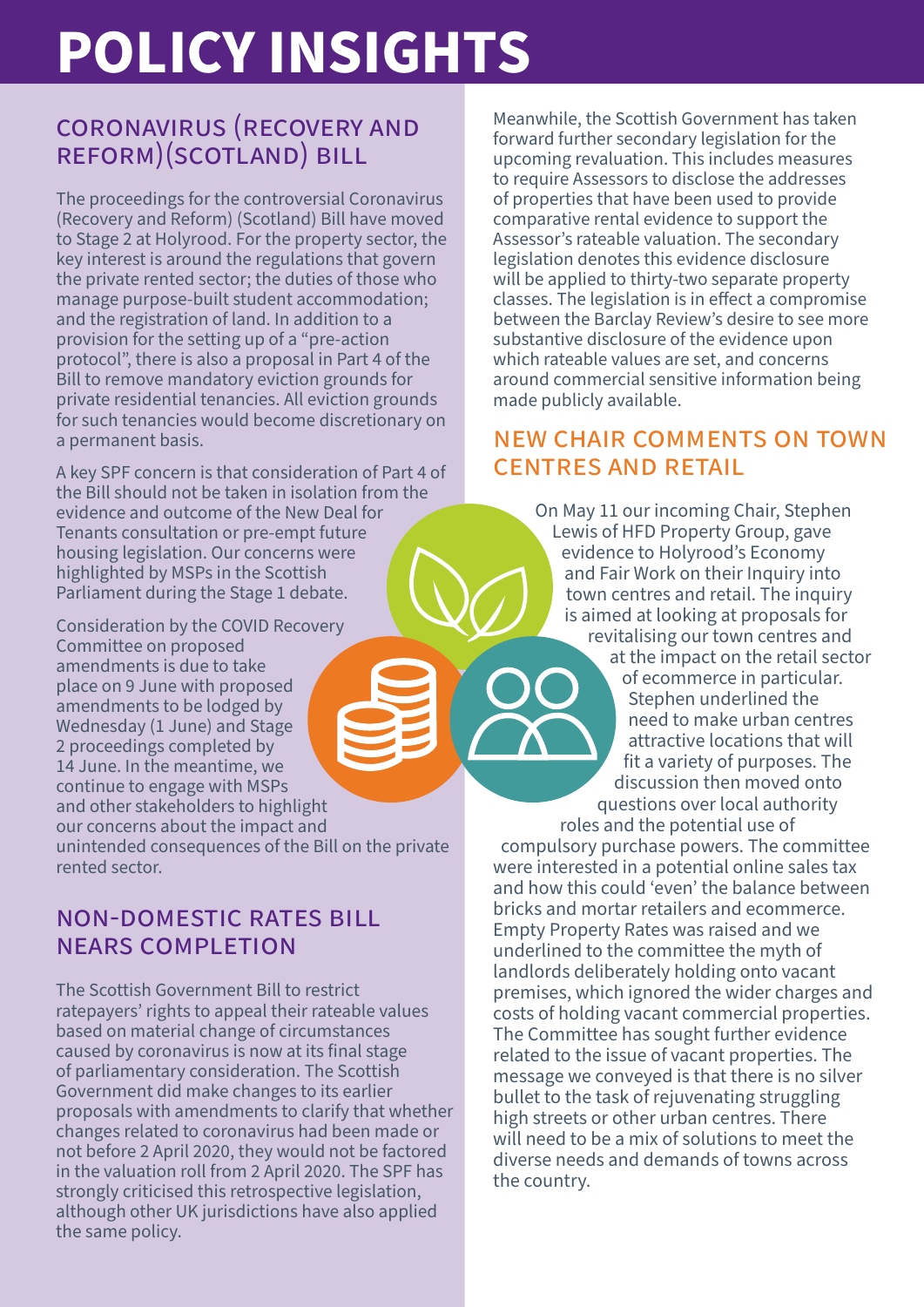# <span id="page-3-0"></span>**RESEARCH**

## **commercial property sales q1 2022**

# £903m 998

**total value of commercial property sales in q1 2021**

**total number of commercial property sales in q1 2021**



### **value & volume of commercial property sales in scotland 1-year rolling total**



### *Figures may not sum due to rounding. Figures from the Revenue Scotland.*

## **OVERVIEW**

The SPF's analysis of the latest commercial property sales data from Registers of Scotland has shown that the total value of commercial property sales in Scotland rose by £361 (67%) in Q1 (January – March) 2022 compared to the same quarter in 2021. The data points to the recovery in commercial property sales recovering from the effects of the pandemic. The number of property sales in Q1 2022 remained relatively static for the quarter, with 998 sales - just one more than in Q1 2021.

The one-year rolling total for the value of commercial property transactions increased to £3.30bn in Q1 2022, up from £2.95bn in Q4 2021 and £1.97bn in Q1 2021. While recovering, the onerolling total remains below its 2020 pre-pandemic level.

## **CITIES**

Scotland's four largest cities (Aberdeen, Dundee, Edinburgh and Glasgow) accounted for just under half (48%) of the commercial property market by value in Q1 2022 at with £437m.

By far, Edinburgh saw the highest share of this total at £339m and sales in the city accounted for 38% of the commercial property market by value.

Glasgow saw the next highest total at £45m (5% of the commercial property market in Scotland), with Aberdeen not far behind Scotland largest city at £40m and a market share of 4%. Register of Scotland's data shows that Dundee had sales that transacted for a total of £13m, just over 1% of the market.